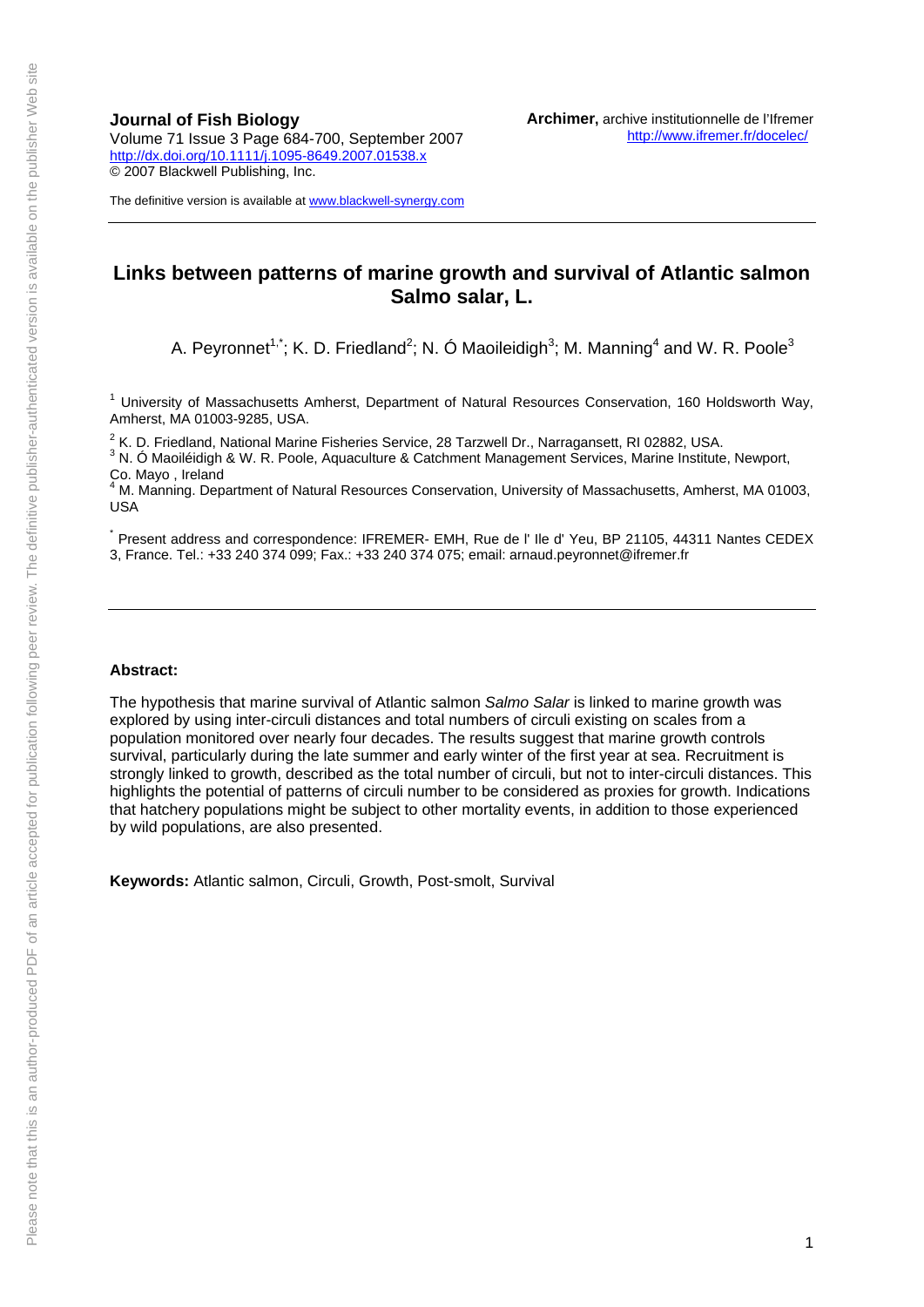# **1. Introduction**

The overall catches of salmon (*Salmo salar* L.) in the North Atlantic have decreased by more than 80% since the early 1970's (Anon., 2002). Management measures, taken to regulate the exploitation of the wild resource, have resulted in lower catches, but have not stemmed the decline in the levels of recruitment linked to high mortality in the marine environment (Mather *et al*., 1998; Anon., 2003, Friedland *et al.*, 2005). The possible causes for this increase in mortality are numerous, ranging from high numbers of predators (Middlemas *et al.*, 2003; Montevecchi & Cairns, 2003), the effects of the exploitation of forage fish (Daan *et al.*, 2005), to the effects of aquaculture (Butler and Watt, 2003; McGinnity *et al.*, 2003) and overfishing (Anon., 2005). In recent decades, profound modifications of the marine environment have resulted in important changes in the dynamics of marine ecosystems in the North Atlantic (Beaugrand *et al.*, 2002; Beaugrand & Reid, 2003; Beaugrand, 2004; Richardson & Schoeman, 2004; Heath, 2005; Perry *et al.*, 2005). High levels of fishing pressure have often exacerbated the influence of changing environmental conditions on fish stocks (Jennings *et al.*, 1998). The modifications that have occurred at different trophic levels may have profoundly affected the ability of salmon to use the marine environment to achieve optimal growth and return successfully to their native rivers (Cairns, 2001).

In this context, several studies have considered the possible influence of marine conditions, particularly changes in ocean temperatures, on both sides of the Atlantic (Friedland *et al.*, 1993). Relationships between the levels of marine recruitment of European and North American stocks and the availability of specific thermal habitats in the spring have been reported (Friedland *et al.*, 1998; 2000). Survival for two salmon populations from the North Sea was compared to information on marine growth, but the intermediate link between temperature and growth was not explicitly demonstrated (Friedland *et al.*, 2000). During their marine migration, salmon exhibit rates of mortality and growth that are significantly higher than those experienced by other pelagic species (Cairns 2003) . Their overall strategy seems to be based on a trade-off between these two life-history traits (Cairns 2001), thus highlighting the possible importance of marine growth in controlling the overall rates of marine survival and recruitment.

This study tests the hypothesis that rates of marine recruitment of Irish salmon are linked to scale patterns, hence providing a platform to better understand the observed reduction in recruitment. Seasonal contributions of overall marine growth are described and the effects of seasonal growth patterns on critical periods for salmon survival are tested.

# **2. Materials and methods**

Scales from a monitored salmon population were used to explore the relationships between growth and survival over a multi-decadal time frame. Variations in fish growth rates are often recorded in scales and other hard structures such as otoliths or vertebrae (Jennings *et al.* 2001). For instance, salmon have cycloid scales, characterised by the formation, as the fish grow, of concentric ridges called circuli, which provide a permanent record of the growth history. When growth is important, the circuli are more widely spaced than when growth is poor. Narrow groups of circuli are then interpreted as winter growth and called annuli (Baglinière & Le Louarn, 1987). This property is widely used to determine the freshwater and marine ages of several salmonids species. In addition, scales are also used to back-calculate the size of the fish, based on evidence of proportionality between scale size and body size, eventhough this relationship has been found to be variable (Fukuwaka & Kaeriyama, 1997; Martinson *et al.*, 2000). Several studies have confirmed the links between body size and both inter-circuli distances and circuli number (Doyle *et al.*, 1987; Fisher & Pearcy, 1990; Nicieza & Brana, 1993; Fukuwaka & Kaeriyama, 1997) resulting in the widespread use of scale patterns to infer salmon growth (Friedland *et al.*, 1993; Friedland & Reddin, 2000; Beamish *et al.* 2004; Fisher & Pearcy, 2005; Moss *et al.*, 2005).

Scales from one-sea winter (1SW) salmon were sampled from fish returning to the Burrishoole catchment, in Western Ireland. Migration movements in freshwater for this population are entirely monitored by permanent upstream and downstream trapping facilities (Byrne *et al.*, 2003). The upstream traps are also used to capture returning fish that have previously been released as smolts from the local hatchery. Depending on availability, samples from approximately 50 fish were randomly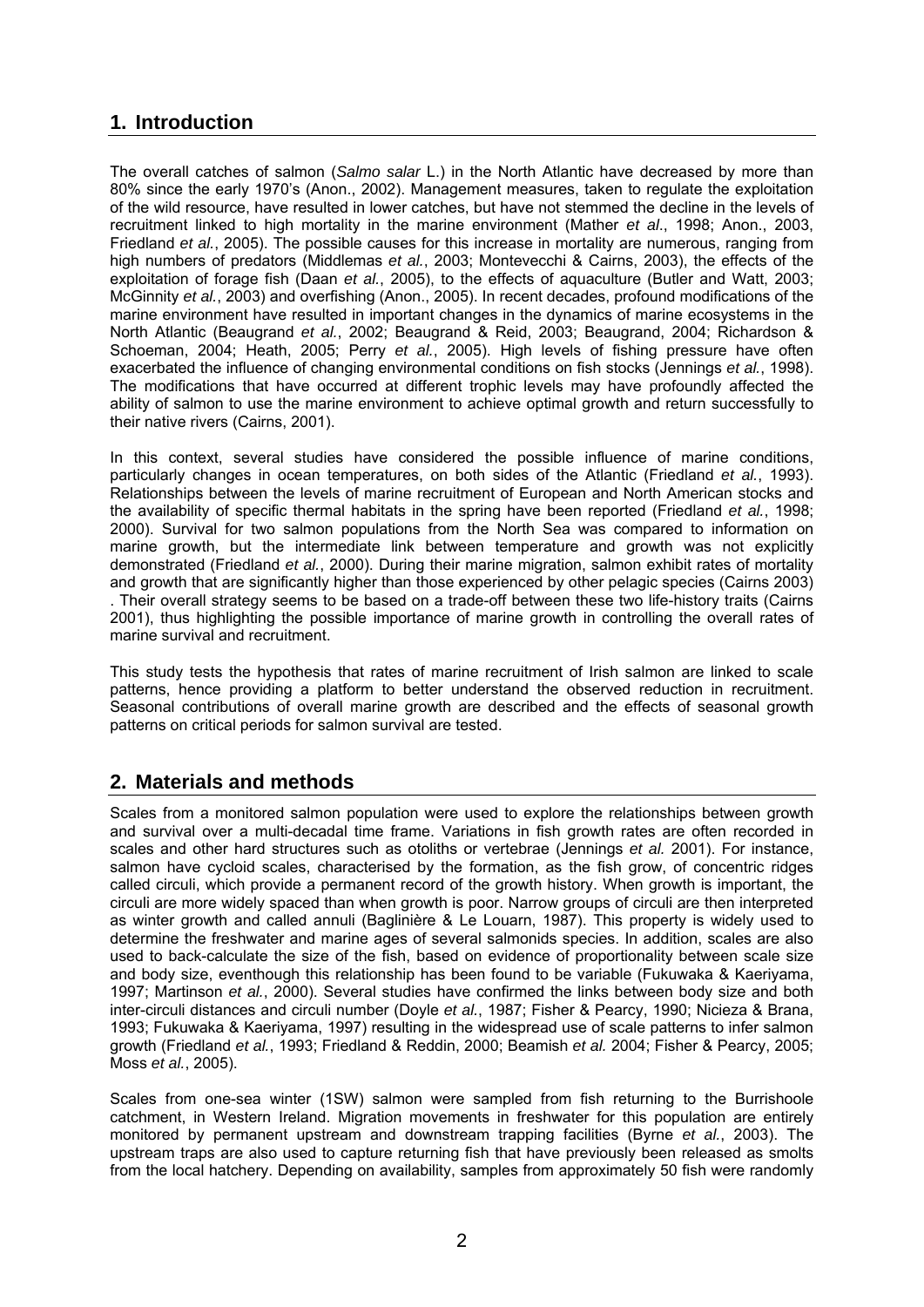selected each year from 1961 to 1999. Prior to 1980, all fish were of wild origin, whereas from 1981 onward, an increasing number of the samples came from fish released from the hatchery. Scales were chosen after examination (scales showing evidence of regeneration were excluded from the analysis) and rolled onto acetate slides, which were later analysed using an image processing system. A high resolution picture of each salmon scale was saved and the presence of the circuli was recorded using differences in light intensity (circuli bands appeared as dark bands and inter-circuli periods as clearer bands). The distances between each successive circuli were recorded for the entire marine zone, that is between the circuli corresponding to the smolt seaward migration and the last circuli at the edge of the scale (time of capture of returning adults). All measurements were made along the 360° axis of the scale (Fig. 1) (Friedland & Reddin, 2000). Starting from the first indication of the marine residency, several growth measurements were computed using this information to characterize growth experienced at various stages. Time series of the first and second groups of four consecutive circuli were obtained to describe early marine growth, similarly to Clarke & Friedland (2004). In addition, measurements were also compiled for several other circuli intervals: one to 10, 11 to 20, 21 to 30, 31 to 40 and all circuli. For all these circuli intervals, both mean inter-circuli and cumulative distances were calculated.

The rates of circuli deposition during the marine residency are not known accurately for wild populations. Friedland *et al.* (1993) suggested that the mean rate of deposition is approximately four circuli per month during the spring-summer period, and two circuli per month in the autumn and winter. However, the patterns of inter-circuli distances might not always be a true representation of somatic growth. Poor growth can result in no circuli deposition, or even in the absorption of existing circuli (Bilton, 1975). This has implications for the value of growth measurements compiled over arbitrary circuli intervals, as representative proxies for growth. The growth recorded over these intervals does not necessarily occur over comparable periods of time over the years, making inter-annual comparisons potentially irrelevant. Salmon growth rates are controlled by endogenous rates, food availability, but also photoperiod cycles (Fjelldal *et al.*, 2005). Therefore, peaks of maximum and minimum inter-circuli growth are possibly linked to the times when the photoperiod is respectively maximum (summer solstice) and minimum (winter solstice). Here, the growth patterns between the seaward migration and the occurrence of First Summer Maximum growth (the point of higher Inter-Circuli Distance), First Winter minimum growth (the point of lower Inter-Circuli Distance), and Second Summer Maximum growth were considered. These temporal limits were defined for each year in terms of the numbers of circuli pairs deposited. The total number of circuli deposited between the last freshwater circuli and the edge of the scale was also computed. Finally, records of the fish body lengths were considered in addition to their scale patterns. These are forklengths, recorded to the nearest centimeter.

### **2.1. Salmon recruitment**

The growth measurements and the final sizes were compared on an inter-annual basis to estimates of marine survival of wild and hatchery Burrishoole salmon (Fig. 2) using Pearson correlation. These estimates are computed according to the number of smolts migrating (or released), the corresponding number of adults returning to the traps, and estimates of the levels of exploitation and unreported catches (Anon., 2003). A time series of the rate of returns to freshwater (trap returns), similar to the time series of marine survival for the Burrishoole wild fish but not corrected for unreported catches and the levels of exploitation, was also used. The rates of marine survival are available between 1980 and 1999 (smolts years), while the rates of returns to the traps are available since 1972. In addition, an estimate of Irish Pre-Fishery Abundance (PFA) for maturing 1SW fish was used (Anon., 2002; Potter *et al.*, 1998). This is an estimate of the number of fish available before exploitation starts, backcalculated from the catches, and estimates of the rates of exploitation, natural mortality and unreported catches (Potter *et al.*, 1998; 2004). For each pairwise comparison presented, the level of autocorrelation of the time series were assessed and a Pearson correlation coefficient was calculated. When autocorrelation was detected, the significance of the correlation coefficient was re-assessed following the method of Garett & Toulany (1981), and the correlation coefficients were presented after using the "corrected" number of degree of freedom.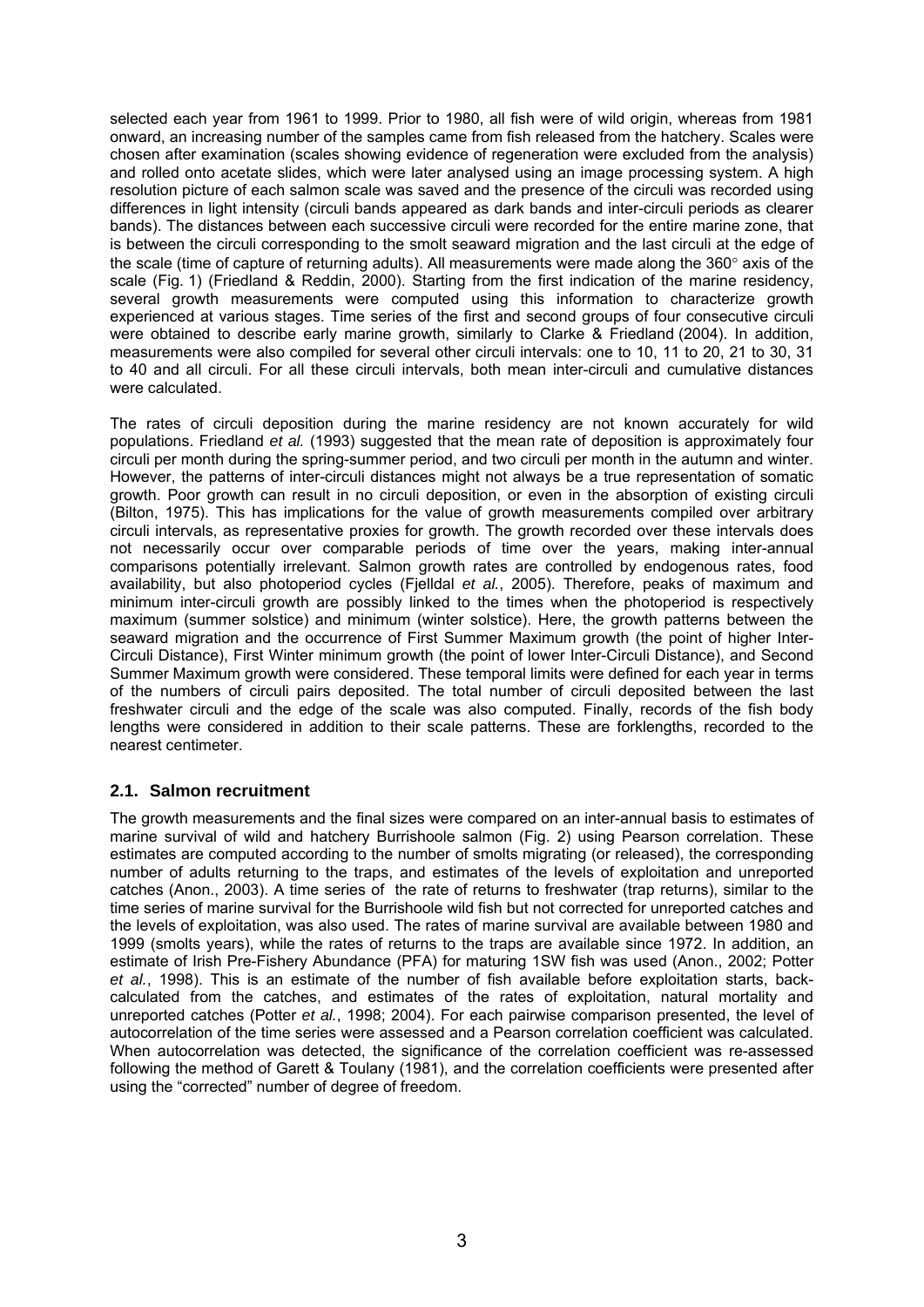# **3. Results**

### **3.1. Inter-circuli distances**

The curves of salmon marine growth, as inferred from the scales patterns, display a characteristic shape. Typically, increasing inter-circuli distances (Fig. 3) reach a maximum early after the seaward migration (referred to as FSM: First Summer Maximum), followed by a gradual decline in growth until the First Winter minimum (FWm) is recorded. After the First Winter minimum, a new period of increasing inter-circuli distances takes place and reaches a plateau just before the fish return to freshwater (SSM: Second Summer Maximum). The growth in the last spring-summer period is considerably lower than when the fish enter the marine environment. This possibly reflects the fact that the skeletal growth has been largely completed at this stage and that energy is likely to result in increased weight or gonadal development. Growth, as inferred from the inter-circuli distances, is also most variable during a short period just before the return to freshwater, as indicated by the confidence bars in Fig. 3. The number of circuli deposited at the points of maximum and minimum inter-circuli distances showed important variations over the period of study (Fig. 4). The number of circuli deposited at the point of First Summer Maximum (Fig. 4a) was significantly higher in the 1960's than in the 1990's (*t*-test; df = 793; P < 0.05). The number of circuli at the point of minimum inter-circuli distances (FWm, Fig.4b) demonstrated variation over the period of study with important values recorded during the first two decades and a marked decline in the early 1980's. Pairwise t-tests between decades confirmed that at the point of minimum inter-circuli distances (FWm), there were significantly more circuli deposited in the 1960-70's than in the 1980-90's (*t*-test; df = 793; P < 0.01). There was no significant difference in the number of circuli deposited at the point of FWm between the 1960's and 1970's, or between the 1980's and 1990's. Finally the number of circuli deposited at the point of Second Summer Maximum (Fig. 4c), was significantly higher in the 1960's than in the 1980's (*t*-test; df = 772; P < 0.05). It was also higher (*t*-test; df = 898; P < 0.05) in the 1970's than in both the 1980's and 1990's, and the number of circuli was more variable in the last two decades.

Total inter-circuli distances (Fig. 5) were high in the late 1960's and early 1970's (highest value in 1972, 2.730 ± 0.321 mm), started to decline in the mid 1970's to reach a minimum value in 1980  $(2.165 \pm 0.299 \, \text{mm})$  an then increased again, showing important inter-annual variability in the 1980's and 1990's, but remaining lower than in the earlier part of the study.

### **3.2. Circuli Numbers**

The lowest mean number of circuli (Fig. 6) was recorded for 1980 (37.894 ± 4.279) and the highest for 1964 (49.100 ± 8.417). Overall the total number of circuli follows the pattern of the inter-circuli distances, with higher circuli number in the 1960's and 1970's, a strong decline in the late 1970's and a small recovery in the 1980's. However, and contrarily to the pattern of inter-circuli distances, the number of circuli declined again from the mid 1980's to the late 1990's. The total number of circuli was significantly higher (*t*-test; df = 772; P < 0.01) and less variable during the early part of the study (1960's and 1970's) than during the later years (1980's and 1990's).

The patterns of growth, derived from inter-circuli distances and circuli numbers, all indicated a decline in growth over the period of study. Generally, growth was higher in the 1960's and 1970's than in the 1980's and 1990's. The number of circuli gave slightly different results than the total inter-circuli distances with regard to the comparison between the 1980's and 1990's. The total inter-circuli distances were significantly higher (*t*-test; df = 943; P < 0.01) in the 1990's than in the 1980's, whereas the number of circuli was significantly higher in the 1980's than in the 1990's ( $t$ -test; df = 943; P < 0.05). The number of circuli stayed low during the 1990's while the inter-circuli distances increased during this period.

### **3.3. Length of returning 1SW**

There was little variation in the length of returning 1SW over the period of study (Fig. 7). There was no significant difference in fish length (*t*-test; df = 748; P > 0.05) between the 1960's (62.591 ± 5.672 cm) and the 1970's (62.780  $\pm$  4.861 cm). However, the length of the returning fish was significantly higher in the 1980's  $(63.462 \pm 5.571 \text{ cm})$  (*t*-test; df = 748; P < 0.05) and lower in the 1990's (61.105 ± 5.901 cm) (*t*-test; df = 748; P < 0.01) than in any other decade. The total length of the fish having returned to freshwater appears relatively constant, around 63 cm, in the first part of the study,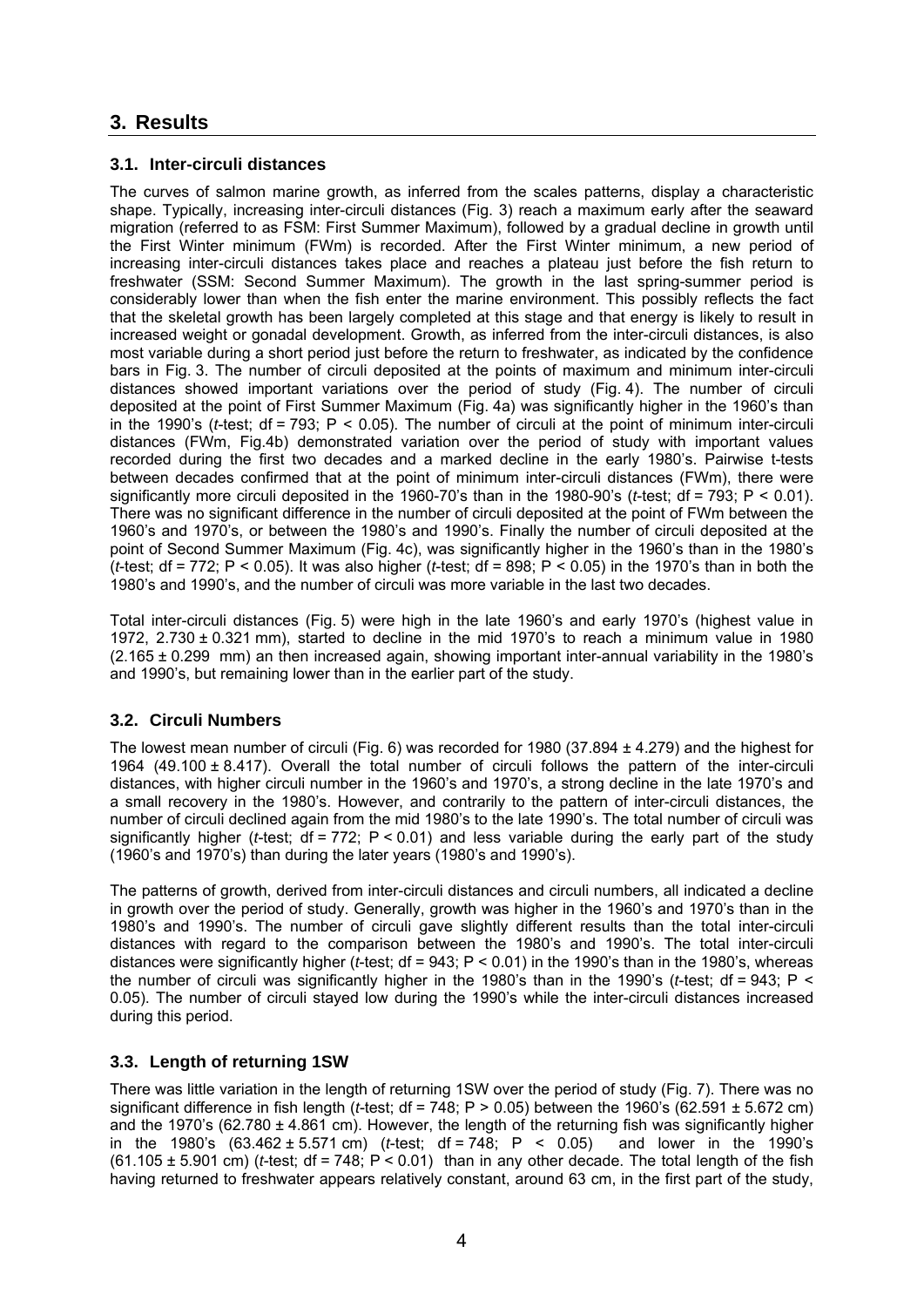increases in the mid-1980's, but then decreases and becomes more variable in the 1990's. The decline in the early 1990's is similar to the decline observed for the number of circuli during the same period. The lowest value is recorded in  $1962$  (57.650 ± 7.291 cm) and the highest in 1986  $(65.414 \pm 6.682 \text{ cm}).$ 

#### **3.4. Comparison between growth and recruitment**

The distances between the marine circuli 1-4 and 5-8 were not significantly correlated to Burrishoole Marine survival, of either wild or hatchery origin. However, there were significant negative correlations between the inter circuli distances for the circuli 1-4 and 5-8 and the survival rate to the traps (Table I). There was no significant correlation with the estimate of PFA. The inter-circuli distance between circuli 11-20, 21-30 and 31-40 were not correlated to any of the time series of salmon recruitment.

The mean number of circuli was highly correlated to Burrishoole wild marine survival (r = 0.797; df =18; P < 0.001) (Fig. 8), to the estimate of PFA ( $r = 0.669$ ; df = 28; P < 0.05), and to a lesser extent to the survival to the traps ( $r = 0.463$ ; df = 26;  $P < 0.05$ ) and Burrishoole hatchery marine survival  $(r = 0.514; df = 18; P < 0.05)$ .

#### **3.5. Number of circuli at points of maximum and minimum growth**

The number of circuli at the point of First Summer Maximum and Second Summer Maximum were not correlated to salmon recruitment (Table I). The number of circuli at the point of First Winter minimum was correlated to the time series of Burrishoole wild marine survival ( $r = 0.458$ ; df = 18; P < 0.05;) but not to the other time series of salmon recruitment.

#### **3.6. Total circuli number versus circuli number at points of maximum and minimum growth**

The total number of circuli was significantly correlated to the number of circuli at First Summer Maximum ( $r = 0.388$ ; df = 37; P < 0.001), the number of circuli at First Winter minimum ( $r = 0.732$ ; df = 37; P < 0.001) and the number of circuli at Second Summer Maximum (r = 0.696; df = 37; P < 0.001) (Fig. 9).

### **3.7. Fish length and salmon recruitment**

There was no significant correlation between the average length of the fish and the corresponding levels of marine recruitment (Table I).

### **4. Discussion**

Important changes in the marine ecosystems of the northeast Atlantic might be responsible for the observed decline of salmon abundance (Beaugrand *et al.*, 2003), by controlling growth, size and predation rates (Friedland *et al.*, 2000). Previous investigations have shown that marine growth has decreased over the last twenty years but no link between marine growth (as inferred from scales patterns) and marine survival was found for Irish populations (Crozier & Kennedy, 1999; McLoone, 2000).

The various growth measurements, based on scale patterns (inter-circuli distances 1-4, 5-8, 1-10, 11- 20, 21-30, 31-40, circuli numbers) identified a similar pattern of decline in salmon marine growth between 1962 and 2000. The growth was generally high in the 1960's and 1970's, and then declined in the last two decades. This decline in growth is concomitant with a similar decline in catches and other time series of marine recruitment of salmon in the North Atlantic (Fig. 2) (Anon., 2002).

There were however some important differences between the measurements presented, which suggest that they might in fact have different values as proxies describing the fish growth during the marine residency. For instance, the total number of circuli in the 1980's was significantly higher than in the 1990's, while the total growth expressed in terms of cumulative inter-circuli distances was in fact significantly higher in the 1990's than in the 1980's. This could indicate that despite experiencing a poorer growth, the fish deposited more circuli in the 1980's. Alternatively, it could also suggest that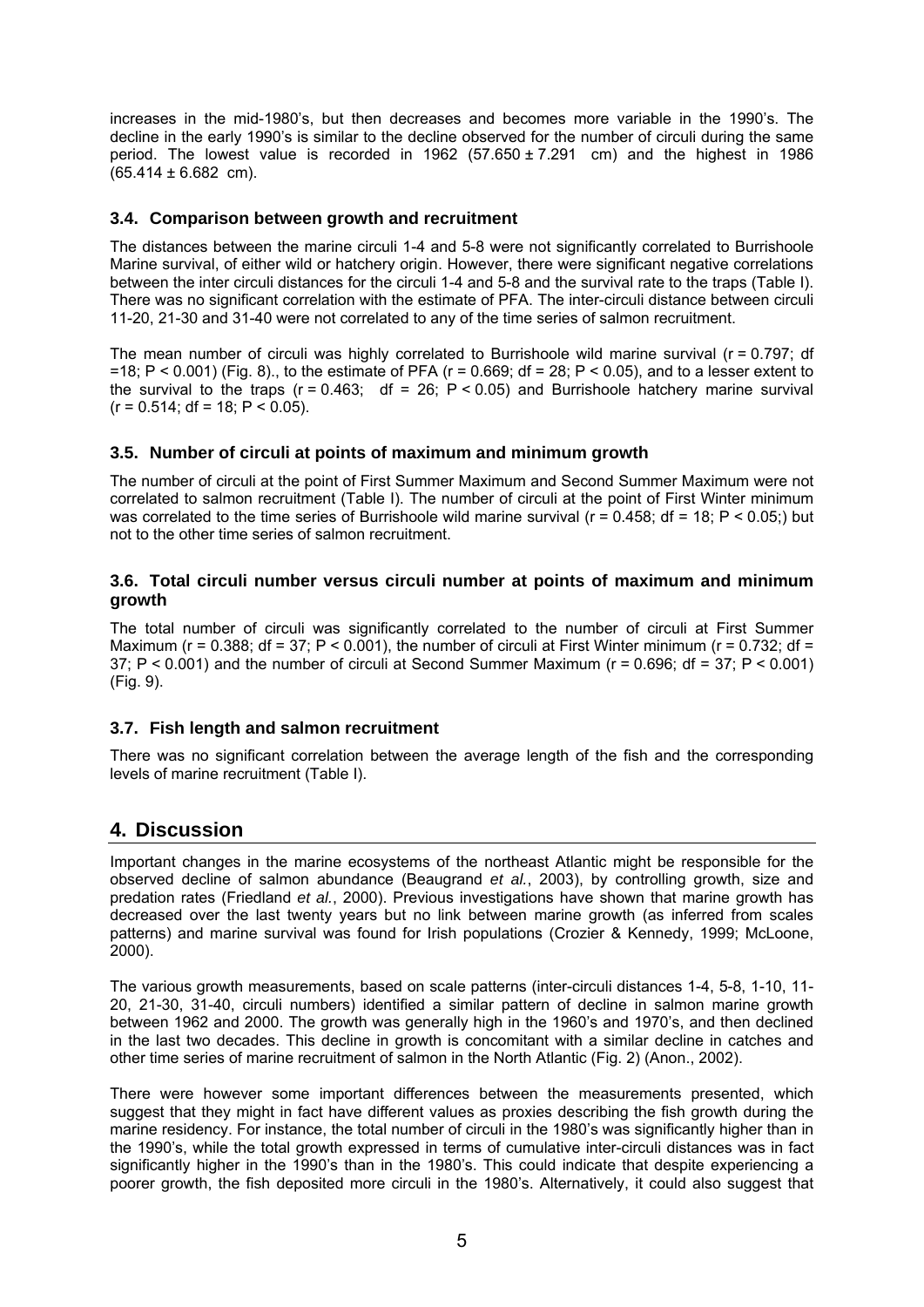under certain circumstances, inter-circuli distances do not describe growth accurately. This second hypothesis seems to be supported by the data on fish lengths which shows that returning 1SW were significantly longer in the 1980's.

There was no significant relationship between final length and recruitment of Burrishoole salmon. In addition, there was no correlation between final length and any of the other growth patterns. The final length is the result of the synchronous effects of environmental conditions and genetic predispositions over the entire marine residency. According to the timing of their returning journey to freshwater, large adult salmon can potentially feed and grow intensively during periods of variable lengths. Final length is then unlikely to constitute a good indicator of the limiting effects of the environment on survival. If growth has a strong influence on survival, this is probably when the fish are small and the most vulnerable, not when they have reached a larger size. Hence the growth experienced between the smolts migration and the first winter at sea can have a strong influence on recruitment while making a smaller contribution to final length than growth experienced after the first winter. The "critical size and period hypothesis" of Beamish & Mahnken (2001) pointed towards the importance of growth before the first winter at sea to explain coho salmon (*Oncorhynchus kisutch*) recruitment. This hypothesis proposes that the fish must have reached a threshold size (possibly varying according to the year) by the end of the first summer/autumn at sea, to be able to face the metabolic demand of the winter.

The results of the comparison of the various growth measurements suggest that inter-circuli distances are not correlated to the rates of survival or recruitment. There was no significant relationship between the early growth (inter-circuli distances) and the rates of Burrishoole marine survival for wild or hatchery fish. Similarly, there was no significant correlation between the total growth and recruitment. The only significant relationship was found between the distances over the first 10 circuli and the rate of Burrishoole wild survival. This negative relationship would suggest that high growth during the earlier marine residency results in lower overall marine survival. Similarly, negative relationships were detected between early inter-circuli distances and the rate of wild survival to freshwater. All these relationships were significant and negative.

The time series of survival of Burrishoole salmon to freshwater (to the traps) differs from marine survival because it does not account for unreported catches and exploitation. As such, this estimate is a result of the levels of survival as well as the levels of fishing effort experienced by a cohort. Higher inter-circuli distances early during the marine phase seem to result in poorer return to the traps, perhaps indicating a higher rate of vulnerability to the size-selective coastal fishery, a phenomenon that has been reported for Norwegian populations (Jonsson *et al.*, 2003). These negative correlations might also indicate the existence of a size threshold for survival, early during the marine phase. Growth measurements derived from scale analysis are often considered as representative of the overall growth experienced by the cohort. In fact, they represent the growth rate of the fish that have survived, and perhaps also represents a threshold in growth, necessary for the fish to survive, or a "required" growth rate. These growth requirements could vary from year to year, according to the environment (e.g. the prey availability and predator types/density) which the fish will encounter during the remaining time spent at sea. Under this scenario, higher "required growth" should result in lower survival, and hence result in a negative relationship between the overall survival of the cohort and the growth displayed by the surviving fish. Alternatively, the presence of negative relationships between growth (inter-circuli distances) and recruitment may also be linked to the effects of poor growth conditions on the frequency of circuli deposition. Bilton (1975) described how under poor growing conditions, the deposition of circuli can be suspended and existing circuli can be reabsorbed. This would be detected as an increase in inter-circuli distances and a reduction of the total number of circuli.

In this study, the number of circuli was highly correlated to both rates of Burrishoole marine survival, and to the time series of pre-fishery abundance. The evidence for the control of recruitment by growth is consistent with previous work conducted with European populations (Friedland *et al.*, 2005). These relationships are interesting from a management point of view, because they suggest that the overall rate of marine survival for a cohort could be known early in the year from the pattern of circuli numbers of the first returning 1SW. Assuming that the pattern of circuli number for early returning fish is also representative of the patterns experienced by the entire cohort, growth information could be gathered from early returns, possibly from several neighbouring populations, in order to provide statistically meaningful samples to forecast the survival rates for a given brood year.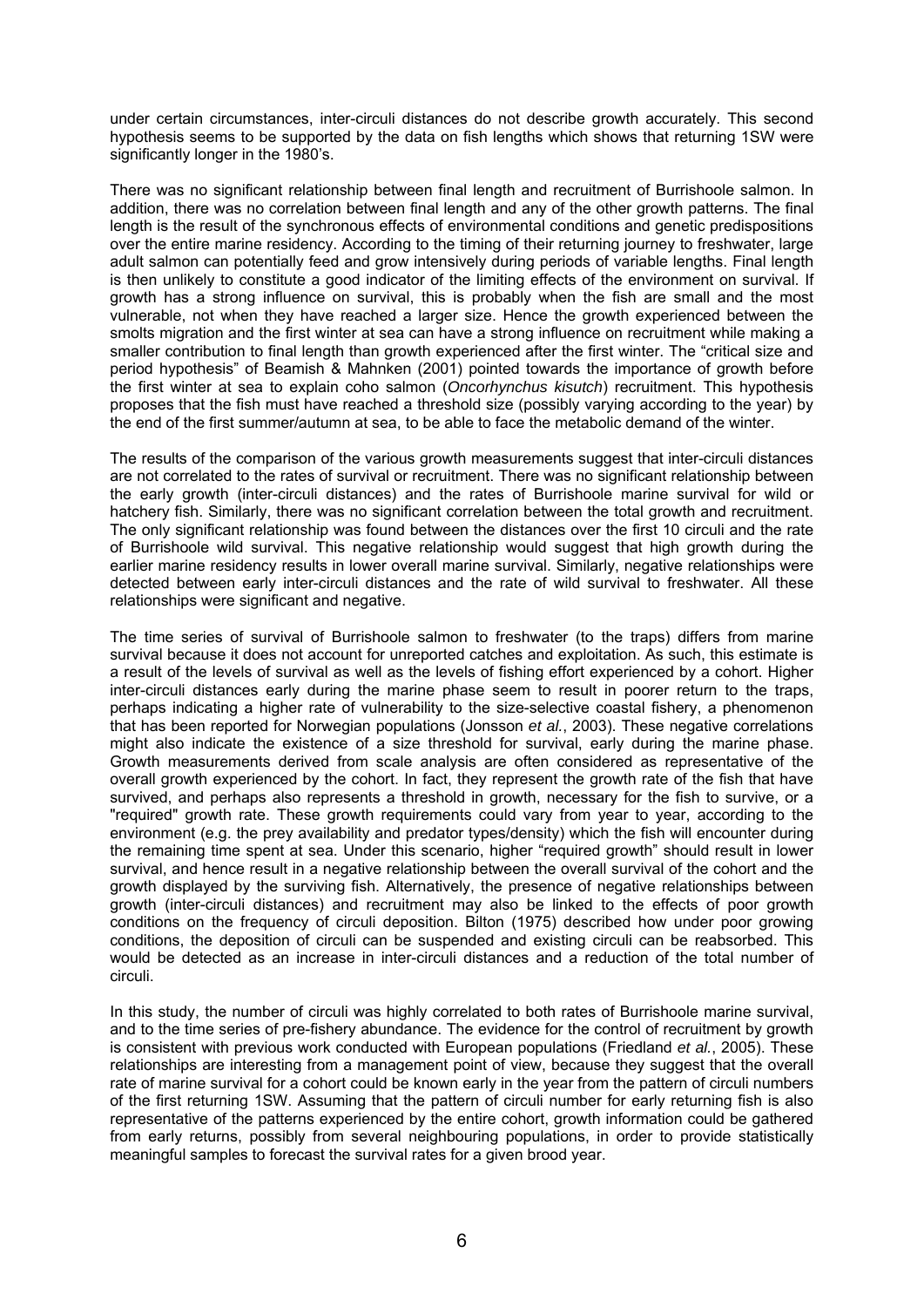The fact that the number of circuli was less correlated to the Burrishoole hatchery marine survival than to Burrishoole wild marine survival, suggests that the fish of hatchery origin might be subject to additional mortality events than the wild fish. This is consistent with other studies where hatchery fish have been shown to not perform as well as wild fish (Jonsson *et al.*, 2003). This could be linked to poorer levels of fitness or capacity to adapt to the marine environment than their wild counterparts.

By comparing the total number of circuli to the number of circuli deposited at specific periods during the marine migration (FSM, FWm and SSM), it was possible to identify a period during which the growth experienced is linked to the final growth attainable by the fish. Growth, in terms of the number of circuli deposited, at the points of First Winter minimum and Second Summer Maximum were both significantly correlated with the total number of circuli. This was expected for the number of circuli at the Second Summer Maximum, since it occurs only few weeks before the return to freshwater and should therefore be very similar to the final number of circuli deposited. However, the number of circuli at the First Winter minimum was not expected to show a higher correlation with the final number of circuli. The fact that the total growth can be linked as far back as the First Winter minimum, but not to the First Summer Maximum, suggests that it is controlled by events taking place between these two dates. This is consistent again with the hypothesis of Beamish & Mahnken (2001). Here, the growth experienced between the First Summer Maximum (i.e. July) and by the time the First Winter minimum occurs, i.e. from October to December (Forsberg, 1995), seems to influence the final growth upon the returning migration. The growth during this period is also significantly correlated with the time series of Burrishoole wild marine survival.

These results validate the hypothesis that growth, as defined by the number of circuli deposited during the marine phase, is central to the mechanism controlling marine recruitment for European salmon. This provides a significant improvement of our understanding of the mechanisms controlling marine recruitment and opens the way for further investigations onto the factors controlling growth and their effects on salmon survival. This could be particularly relevant in the context of observed changes in climate and ocean conditions in the northeast Atlantic. This also confirms the value of long term monitoring programs, such as the census taking place in the Burrishoole station, to understand recruitment variability. These results also highlight the importance of considering circuli number as a proxy for salmon growth rather than to solely rely on inter-circuli distances. This is particularly relevant, and perhaps restricted, to regimes of poor growing conditions, as observed during the last two decades, for which inter-circuli distances might not entirely capture the growth signal.

### **Acknowledgments**

We would like to thank the staff from the Marine Institute, and the former Salmon Research Agency, who operated the trapping facilities and provided the scales samples. This study was supported by a fellowship doctoral grant from the Marine Institute, under a co-operative program in Marine Sciences & Technology with NOAA.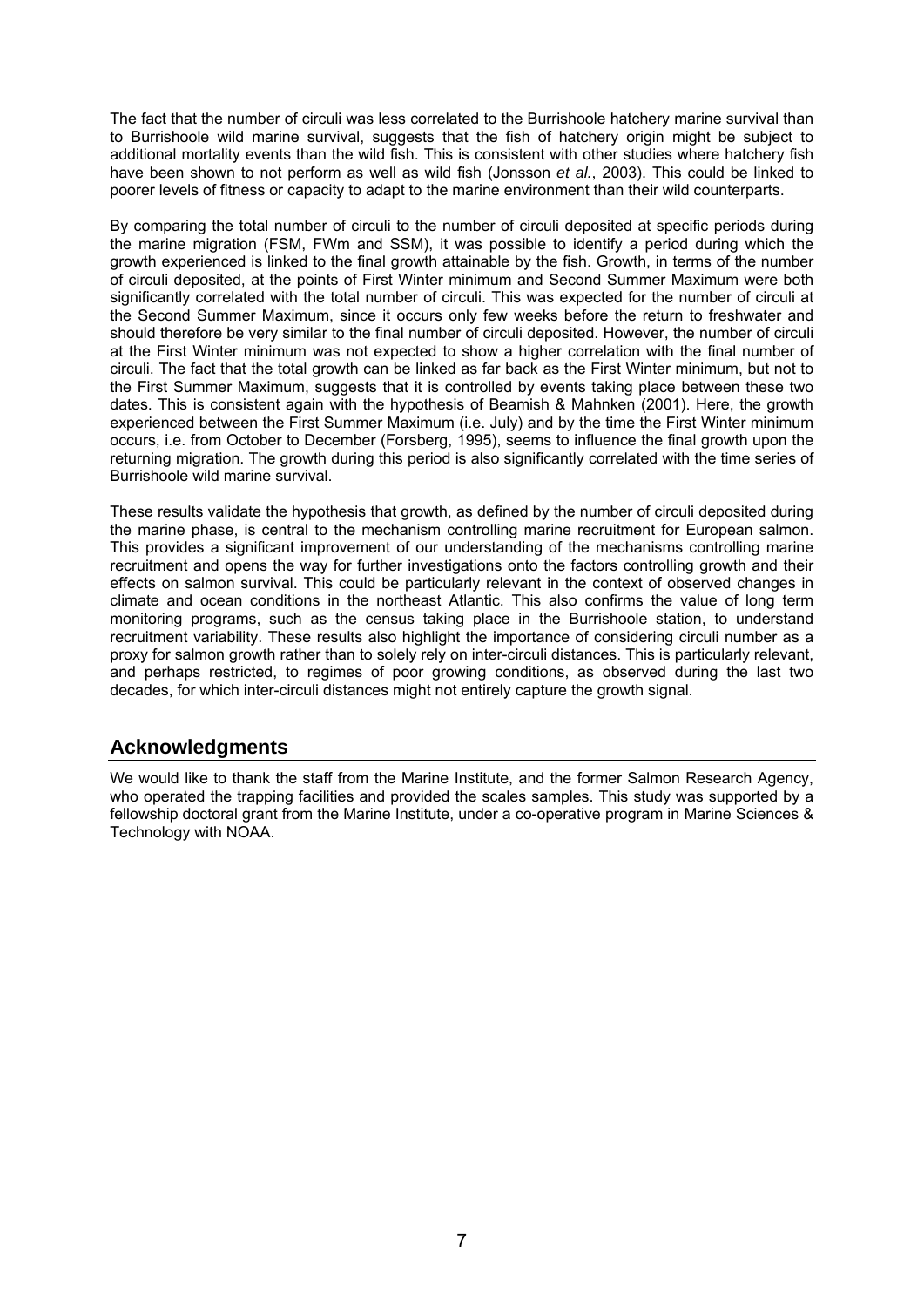## **References**

Anonymous. (2002). Report of the ICES Working Group on North Atlantic Salmon. CM 2002/ ACFM 14.

Anonymous. (2003). Report of the ICES Working Group on North Atlantic Salmon. CM 2003/ ACFM: 19.

Anonymous. (2005). Report of the ICES Working Group on North Atlantic Salmon. CM 2005/ ACFM: 17.

Baglinière, J. L. & Le Louarn, H. (1987). Caractéristiques scalimétriques des principales espèces de poissons d'eau douce en France. *Bulletin Français de la Pêche et de la Pisciculture* 306: 1-39.

Beamish, R. J. & Mahnken, C. (2001). A critical size and period hypothesis to explain natural regulation of salmon abundance and the linkage to climate and climate change. *Progress in Oceanography* 49: 423-437.

Beamish, R. J., Mahnken, C. & Neville, C. M. (2004). Evidence that reduced early marine growth is associated with lower marine survival of coho salmon. *Transactions of the American Fisheries Society* 133: 26-33.

Beaugrand, G., Reid, P. C., Ibańez, F., Lindley, J. A. & Edwards, M. (2002). Reorganization of north Atlantic marine copepod biodiversity and climate. *Science* 296: 1692-1694.

Beaugrand, G. & Reid, P. C. (2003). Long-term changes in phytoplankton, zooplankton and salmon related to climate. *Global Change Biology* 9: 1-17. doi:10.1046/j.1365-2486.2003.00632.x

Beaugrand, G. (2004). The North Sea regime shift: evidence, causes, mechanisms and consequences. *Progress in Oceanography* 60: 245-262.

Bilton, H. T. (1975). Factors influencing the formation of scale characters. International North Pacific Fisheries Commission. Bulletin 32: 102-108.

Butler, J. R. A. & Watt, J. (2003). Assessing and managing the impacts of marine salmon farms on wild Atlantic salmon in Western Scotland: identifying priority rivers for conservation. In *Salmon at the Edge*. (Mills, D., ed.). Blackwell. UK.

Byrne, C. J., Poole, W. R., Rogan, G., Dillane, M. & Whelan, K. F. (2003). Temporal and environmental influences on the variation in Atlantic salmon smolt migration in the Burrishoole system 1970–2000. *Journal of Fish Biology* 63:1552-1564. doi:10.1111/j.1095-8649.2003.00266.x

Cairns, D. K. (2001). Temperature-mortality in marine phase Atlantic salmon: the search for the underlying mechanisms. Working Paper presented to Salmodel, the European Union Concerted Action Group, 10-13 august 2001, Moncton, Canada , 9pp.

Cairns, D. K. (2003). Temperature-Mortality relation in marine-phase Atlantic salmon (*Salmo salar*, L.): The search for underlying mechanisms DFO Canadian Science Advisory Secretariat Research Document 2003/101: 150-161.

Clarke, L. M. & Friedland, K. D. (2004). Influence of growth and temperature on strontium deposition in the otoliths of Atlantic salmon, *Salmo salar*. *Journal of Fish Biology* 65: 744-759. doi:10.1111/j.0022- 1112.2004.00480.x

Crozier, W. W. & Kennedy, G. J. A.. (1999). Relationships between marine growth and marine survival of one sea winter Atlantic salmon, *Salmo salar* L., from the River Bush, Northern Ireland. *Fisheries Management and Ecology* 6: 89-96. doi:10.1046/j.1365-2400.1999.00126.x

Daan, N., Gislason, H., Pope, J. G. & Rice, J. C. (2005). Changes in the North Sea fish community: evidence of indirect effects of fishing? *ICES Journal of Marine Science* 62: 177-188.

Doyle, R.W., Talbot, A. J., & Nicholas, R. R. (1987). Statistical inter-relation of length, gowth and scale circulus spacing: appraisal of a growth rate estimator or fish. *Canadian Journal of Fisheries and Aquatic Science* 44: 1520-1528.

Fisher, J. P., & Pearcy, W.G. (1990). Spacing of scale circuli versus growth rate in young coho salmon. *Fisheries Bulletin* 88: 637-643.

Fisher, J.P., & Pearcy, W.G. (2005). Seasonal changes in growth of coho salmon (*Oncorhynchus kisutch*) off Oregon and Washington and concurrent changes in the spacing of scale circuli. *Fisheries Bulletin* 103: 34-51.

Forsberg, O. I. (1995). Empirical investigations on growth of post-smolts Atlantic salmon (Salmo salar L.) in land-based farms. Evidence of a photoperiodic influence. *Aquaculture* 133: 235-248.

Friedland, K. D., Reddin, D. G. & Kocik, J. F. (1993). Marine survival of North American and European Atlantic salmon: effects of growth and environment. *ICES Journal of Marine Science* 50: 481-492.

Fjelldal, P. G., Nordgarden, U., Berg, A., Grotmol, S., Totland, G. K., Wargelius, A. & Hansen, T. (2005). Vertebrae of the trunk and tail display different growth rates in response to photoperiod in Atlantic salmon, *Salmo salar* L., post-smolts. *Aquaculture* 250: 516-524.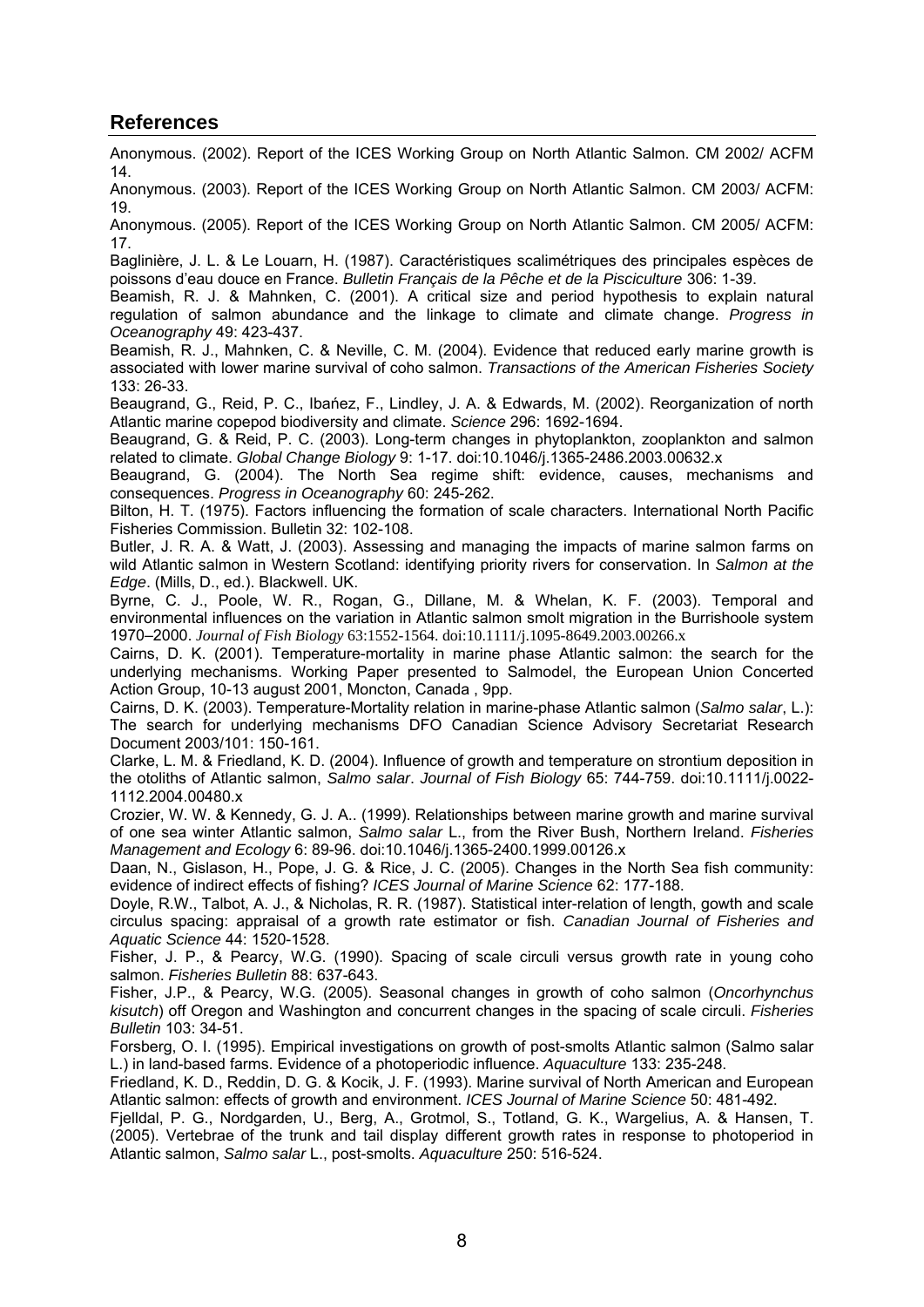Friedland, K. D., Hansen, L. P. & Dunkley, D. A. (1998). Marine temperatures experienced by postsmolts and the survival of Atlantic salmon, *Salmo salar* L., in the North Sea area. *Fisheries Oceanography* 7: 22-34. doi:10.1046/j.1365-2419.1998.00047.x

Friedland, K. D. & Reddin, D. G. (2000). Growth patterns of Labrador Sea Atlantic salmon postsmolts and the temporal scale of recruitment synchrony for North American salmon stocks. *Canadian Journal of Fisheries and Aquatic Science* 57: 1181-1189.

Friedland, K. D., Hansen, L. P. & MacLean, J. C. (2000). Linkage between ocean climate, post-smolt growth, and survival of Atlantic salmon (*Salmo salar* L.) in the North Sea area. *ICES Journal of Marine Science* 57: 419-429.

Friedland, K. D., Chaput, G. & MacLean J. C. (2005). The emerging role of climate in post-smolt growth of Atlantic salmon. *ICES Journal of Marine Science* 62: 1338-1349.

Fukuwaka, M. & Kaeriyama, M. (1997). Scale analyses to estimate somatic growth in sockeye salmon, *Oncorhynchus nerka*. *Canadian Journal of Fisheries and Aquatic Science* 54: 631-636.

Garrett, C. & Toulany, B. (1981). Variability of the flow through the Strait of Belle Isle. *Journal of Marine Research* 39: 163–189.

Heath, M. R. (2005). Changes in the structure and function of the North Sea fish foodweb, 1973-2000, and the impacts of fishing and climate. *ICES Journal of Marine Sciences* 62: 842-868.

Jennings, S., Reynolds, J. D. & Mills, S. C. (1998). Life history correlates of responses to fisheries exploitation. *Proceedings of the Royal Society of London Series B* 265: 333-339.

Jennings, S., Kaiser, M. J. & Reynolds, J. D. (2001). Marine Fisheries Ecology. Blackwell Science, Oxford, England.

Jonsson, N., Jonsson, B. & Hansen L. P. (2003). The marine survival and growth of wild and hatchery reared Atlantic salmon. *Journal of applied Ecology* 40: 900-911. doi:10.1046/j.1365- 2664.2003.00851.x

Martinson, E. C., Masuda, M. M. & Helle, J.H. (2000). Back-calculated fish lenghts, percentages of scale growth, and scale measurements for two scale measurement methods use in studies of salmon growth*. NPAFC Bulletin Number 2: Recent changes in ocean production of Pacific salmon.* 2: 331- 336.

Mather, M. E., Parrish, D. L., Folt, C. L. & DeGraaf, R. M. (1998). Integrating across scales : effectively applying science for the successful conservation of Atlantic salmon (*Salmo salar*). *Canadian Journal of Fisheries and Aquatic Sciences* 55 [Suppl. 1]: 1-8.

McGinnity, P., Ferguson, A., Baker, N., Cotter, D., Cross, T., Cooke, D., Hynes R., O'Hea, B., O'Maoiléidigh, N., Prodöhl, P. A. & Rogan, G. (2003). A two-generation experiment comparing the fitness and life history traits of native, ranched, non-native, farmed and 'hybrid' Atlantic salmon under natural conditions. In *Salmon at the Edge* (Mills, D., ed.) Blackwell. UK.

McLoone, P. D. (2000). Scale analysis to investigate marine growth variation in Atlantic Salmon (*Salmo salar* L.) from the Burrishoole system, Ireland. Unpublished MSc., thesis. 62 pp.

Middlemas, S. J., Thompson, P. M. & Armstrong, J. D. (2003). The significance of marine mammal predation on salmon and sea trout. In *Salmon at the Edge* (Mills, D., ed.) Blackwell. UK.

Montevecchi, W. A. & Cairns, D. K. (2003). Predation by gannets on post-smolt Atlantic salmon: Research implications and research opportunities In *Salmon at the Edge* (Mills, D., ed.) Blackwell. UK.

Moss, J. H., Beauchamp, D. A., Cross, A. D., Myers, K. W., Edward, V., James, M. & Helle, J. H. (2005). Evidence for Size- Selective Mortality after the First Summer of Ocean Growth by Pink Salmon. *Transactions of the American Fisheries Society* 134: 1313-1322.

Nicieza, A.G. & Brana, F. (1993). Relationships among smolt size, marine growth, and sea age at maturity of Atlantic salmon (*Salmo salar*) in northern Spain. *Canadian Journal of Fisheries and Aquatic Sciences* 50: 1632-1640.

Perry, A. L., Low, P. J., Ellis, J. R. & Reynolds, J. D. (2005). Climate Change and Distribution Shifts in Marine Fishes. *Science* 308: 1912-1915.

Potter, E. C. E., Hansen, L. P., Gudbergsson, G., Crozier, W., Erkinaro, J., Insulander, C., MacLean, J., O'Maoileidigh, N. & Prusov, S. (1998). A method for estimating preliminary conservation limits for salmon stocks in the NASCO-NEAC area. ICES C.M. 1998/T:17 .

Potter, E. C. E., Crozier, W., Schön, P. J., Nicholson, M. D., Maxwell, D. L., Prévost, E., Erkinaro, J., Gudbergsson, G., Karlsson, L., Hansen, L. P., MacLean, J. C., O'Maoiléidigh, N. & Prusov, S. (2004). Estimating and forecasting pre-fishery abundance of Atlantic salmon (*Salmo salar* L.) in the Northeast Atlantic for the management of mixed-stock fisheries. *ICES Journal of Marine Science* 61: 1359-1369.

Richardson, A. J. & Schoeman, D. S. (2004). Climate Impact on Plankton Ecosystems in the Northeast Atlantic . *Science* 305: 1609-1612 .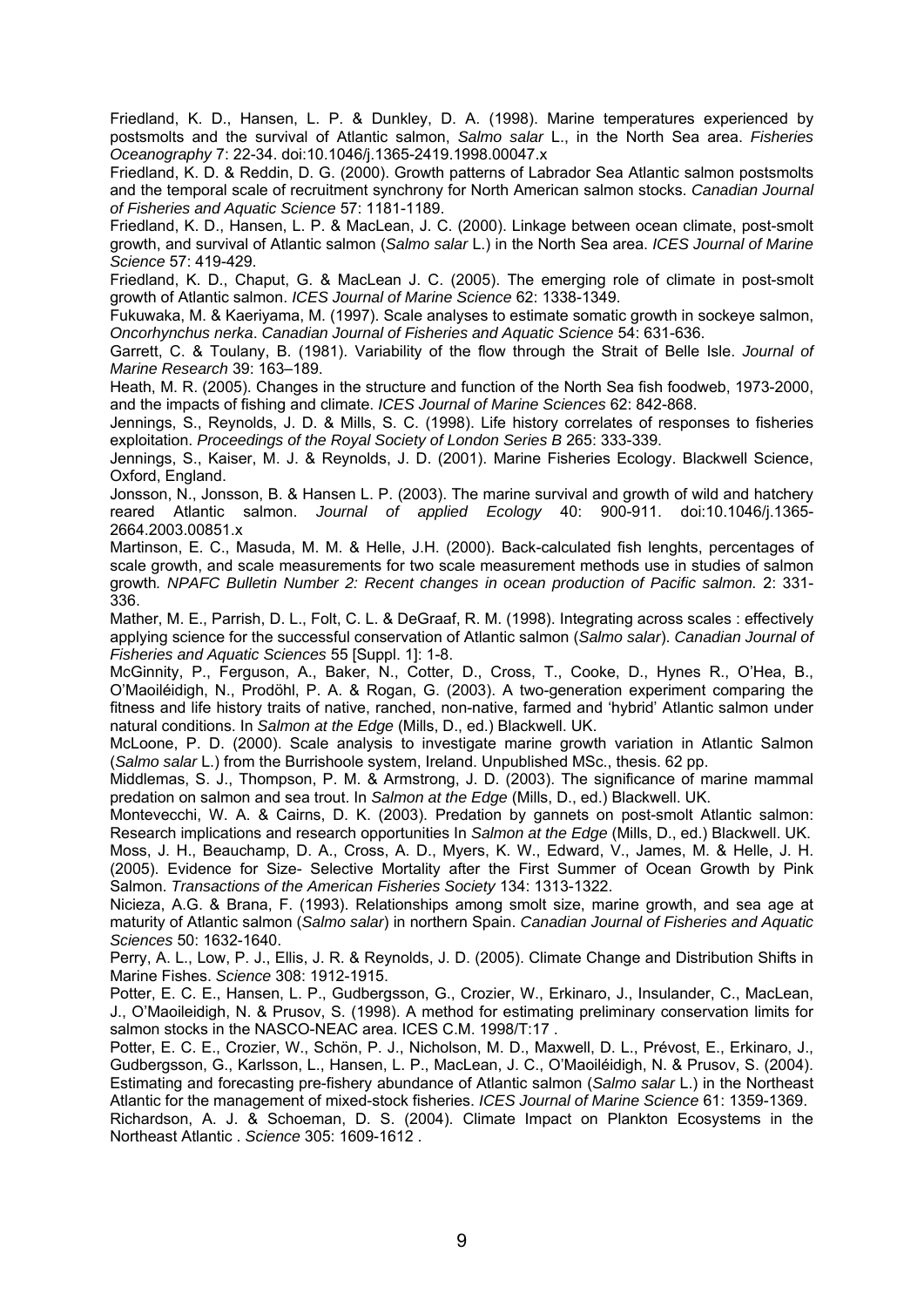|                                           |            | <b>Recruitment 1SW Salmon</b> |             |              |            |
|-------------------------------------------|------------|-------------------------------|-------------|--------------|------------|
|                                           |            | <b>MSBH</b>                   | <b>MSBW</b> | <b>Traps</b> | <b>PFA</b> |
| Inter-Circuli<br><b>Distances</b><br>(mm) | 1 to $4$   | $-0.416$                      | $-0.453$    | $-0.576**$   | $-0.244$   |
|                                           | $5$ to $8$ | $-0.332$                      | $-0.412$    | $-0.612**$   | $-0.374$   |
|                                           | 1 to 10    | $-0.396$                      | $-0.456*$   | $0.657***$   | $-0.279$   |
|                                           | 11 to 20   | 0.036                         | 0.044       | $-0.168$     | 0.301      |
|                                           | 21 to 30   | $-0.407$                      | $-0.209$    | $-0.198$     | $-0.593$   |
|                                           | 31 to 40   | $-0.147$                      | 0.177       | $-0.055$     | $-0.475$   |
| Circuli<br>Number                         | <b>FSM</b> | $-0.037$                      | $-0.065$    | $-0.065$     | 0.296      |
|                                           | <b>FWm</b> | 0.279                         | $0.458*$    | 0.431        | 0.471      |
|                                           | <b>SSM</b> | 0.147                         | 0.419       | 0.415        | 0.249      |
| Size (cm)                                 | FL         | 0.302                         | 0.268       | 0.222        | 0.276      |

Table I. Correlation between patterns of growth (as inferred from scales) and salmon recruitment.

The significant correlation coefficients are in bold font, and the levels of significance (following correction of the degrees of freedom to account for autocorrelation) are indicated (\*  $p \le 0.05$ ; \*\*  $p \le 0.01$ ; \*\*\*  $p \le 0.001$ ). The significant correlations between the total number of circuli and the four recruitment time-series are reported in Fig. 8. Recruitment 1SW : MSBH (Marine Survival Burrishoole Hatchery); MSBW (Marine Survival Burrishoole Wild); Traps (Marine Survival rate to the Burrishoole traps, without correction for marine exploitation); PFA (Pre-Fishery Abundance for 1SW Irish salmon). Circuli Number: FSM (Number of Circuli at First Summer Maximum); FWm (Number of Circuli at First Winter Minimum); SSM (Number of Circuli at Second Summer Maximum). Size: FL (Final Fork Length measurement of 1SW Burrishoole fish, captured following return to Freshwater).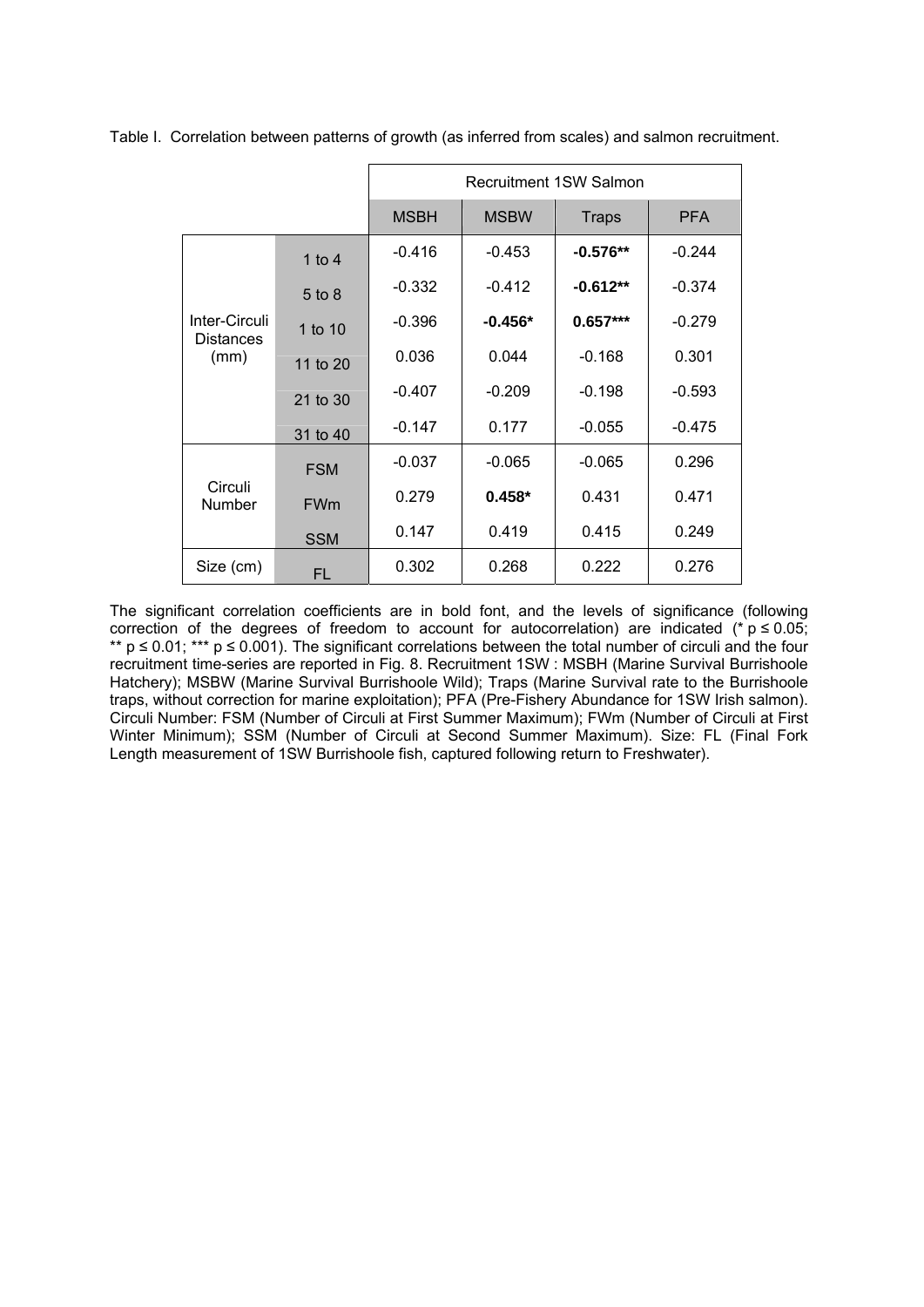

Figure 1. Magnified Salmon scale obtained by image processing, showing freshwater and marine growth (from the smolt seaward migration to the return to freshwater). Circuli measurements and counting were made starting with the first indication of the seaward migration, along the 360° axis, and towards the outer edge of the scale. Lower growth during freshwater residency results in the deposition of narrow circuli. The distances between circuli greatly increase during marine residency, reflecting better growth than in freshwater.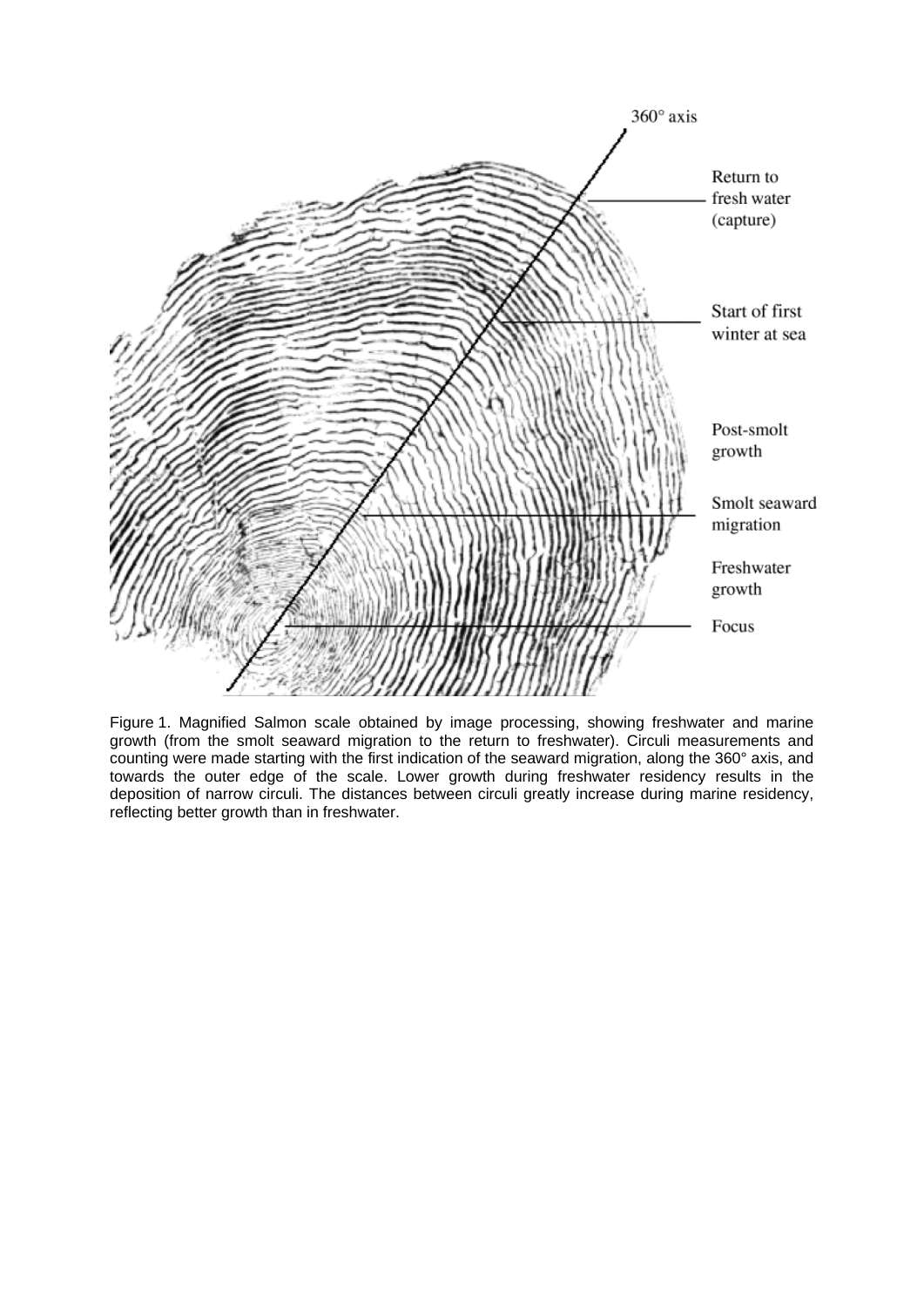

Figure 2. Time series of recruitment of Irish 1SW salmon: a) Marine survival (%) for Burrishoole Hatchery salmon; b) Marine survival (%) for Burrishoole Wild salmon; c) Marine survival (%) to the traps (after exploitation by the coastal fishery) for Burrishoole salmon; d) Estimate of Pre-Fishery Abundance for 1SW Irish salmon (Anon. 2002).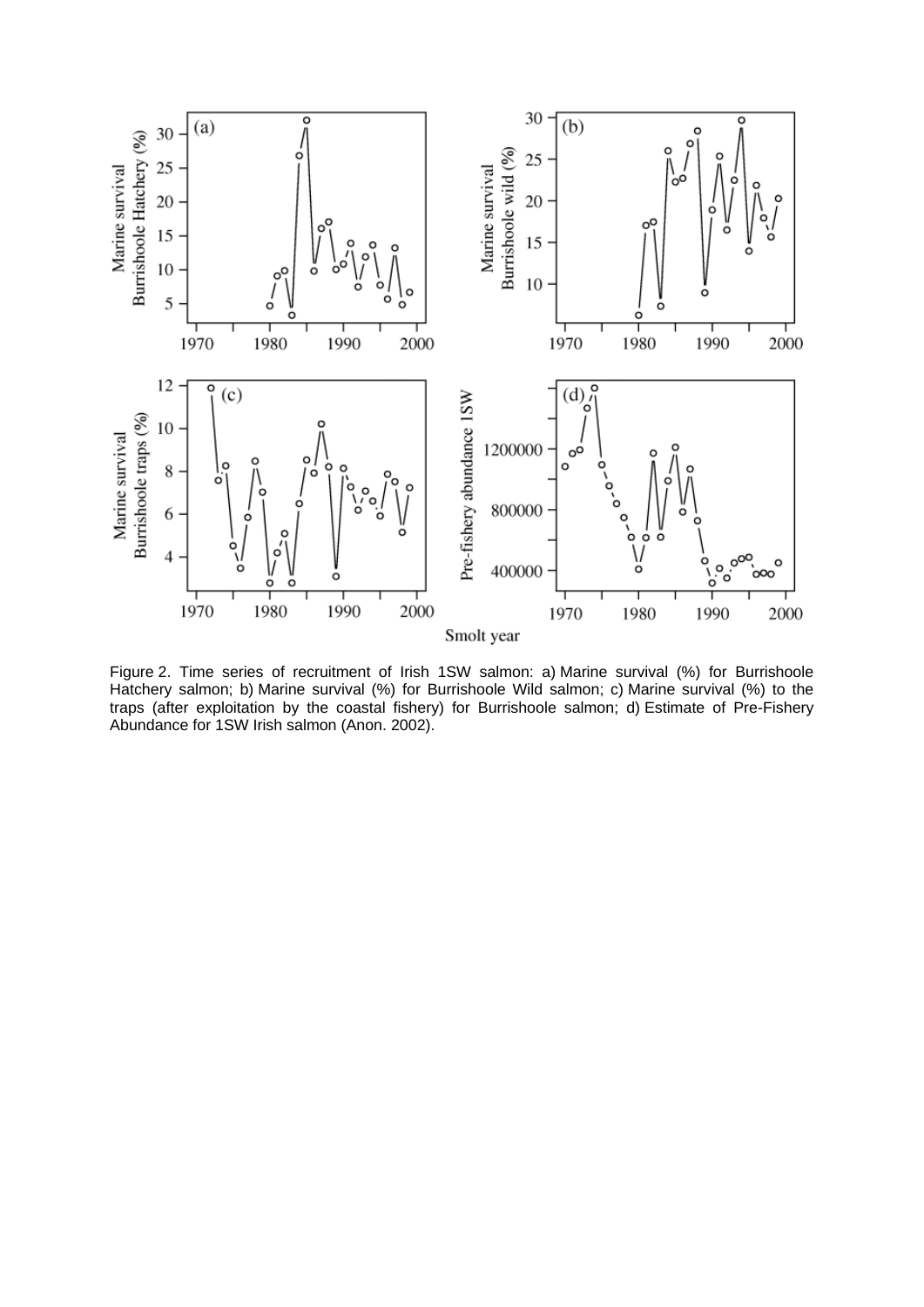

Figure 3. Mean Inter-Circuli Distances (mm) for Burrishoole Salmon, for the 1960's; 1970's; 1980's and 1990's, according to the number of circuli. These plots display the number of circuli deposited at the points of First Summer Maximum (FSM: circuli 7 to 11), First Winter minimum (FWm: circuli 25 to 32) and Second Summer Maximum (SSM: circuli 33 to 40). The confidence level for the error bars is  $P = 0.95$ .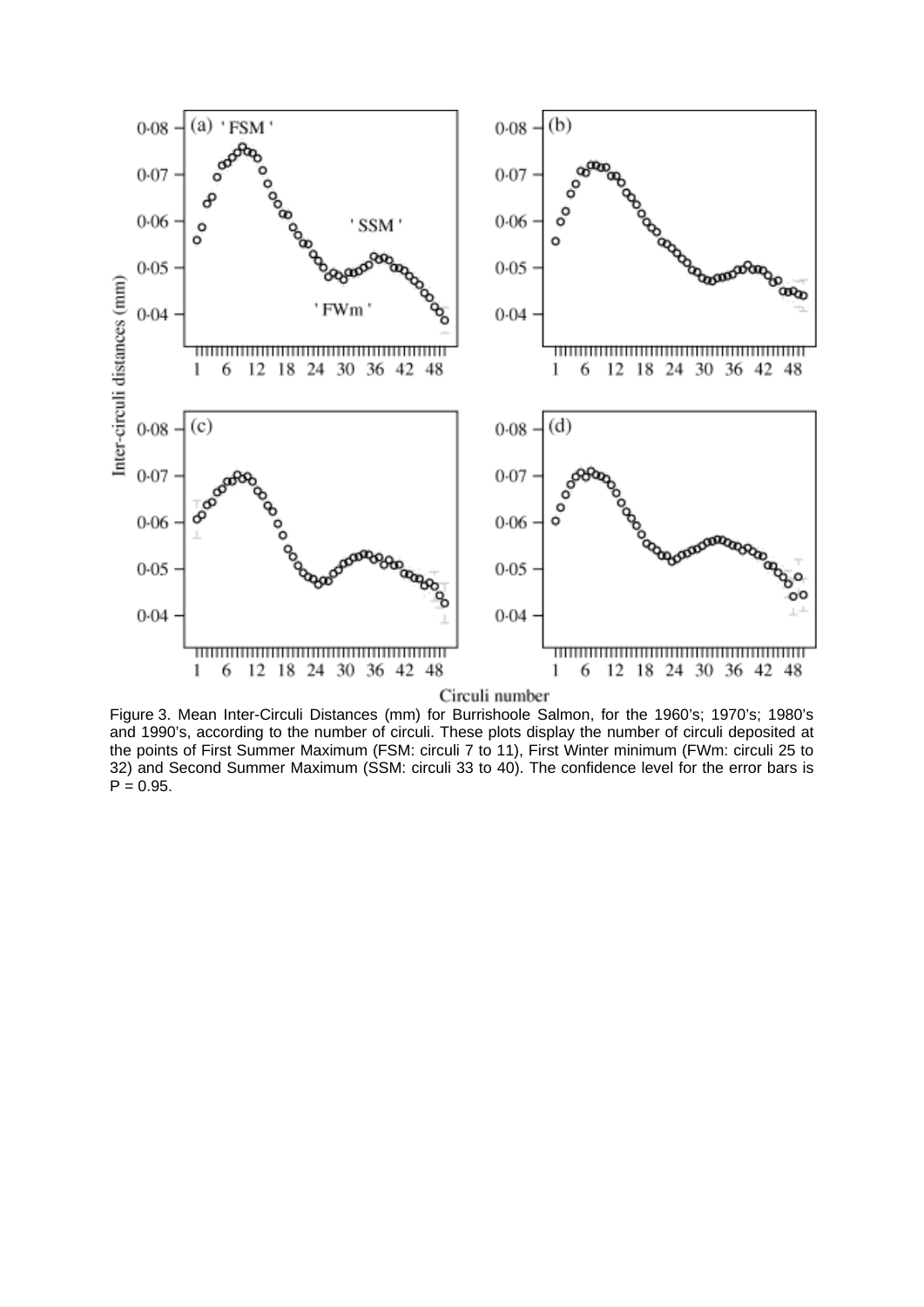

Figure 4. Mean number of circuli at a) First Summer Maximum, b) First Winter minimum and c) Second Summer Maximum. The confidence level for the error bars is  $p = 0.95$ .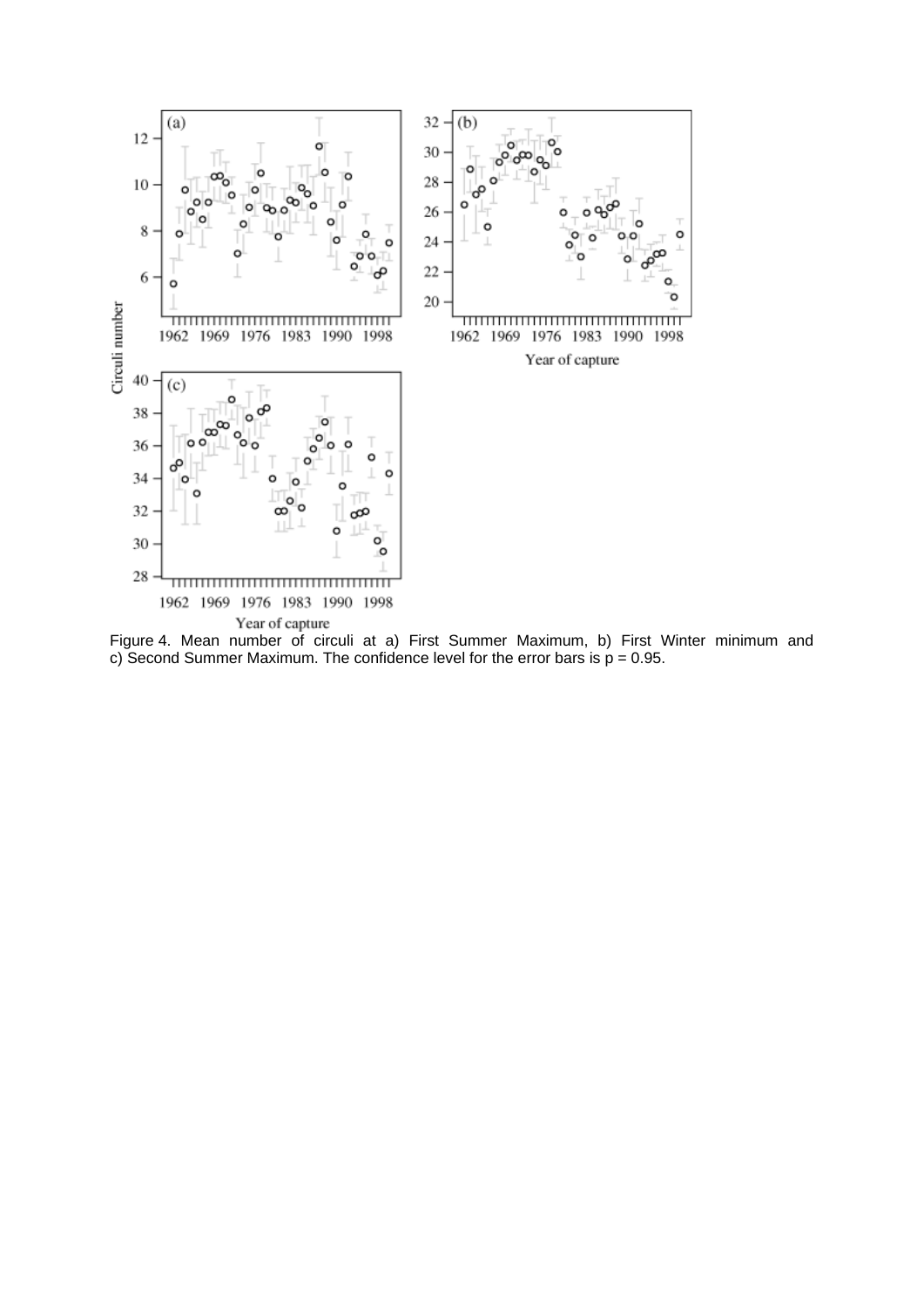

Figure 5. Mean cumulative Inter-Circuli Distances (mm), measured on scales of Burishoole 1SW salmon. Measurements were made between the last freshwater circuli and the edge of the scale. The confidence level for the error bars is  $P = 0.95$ .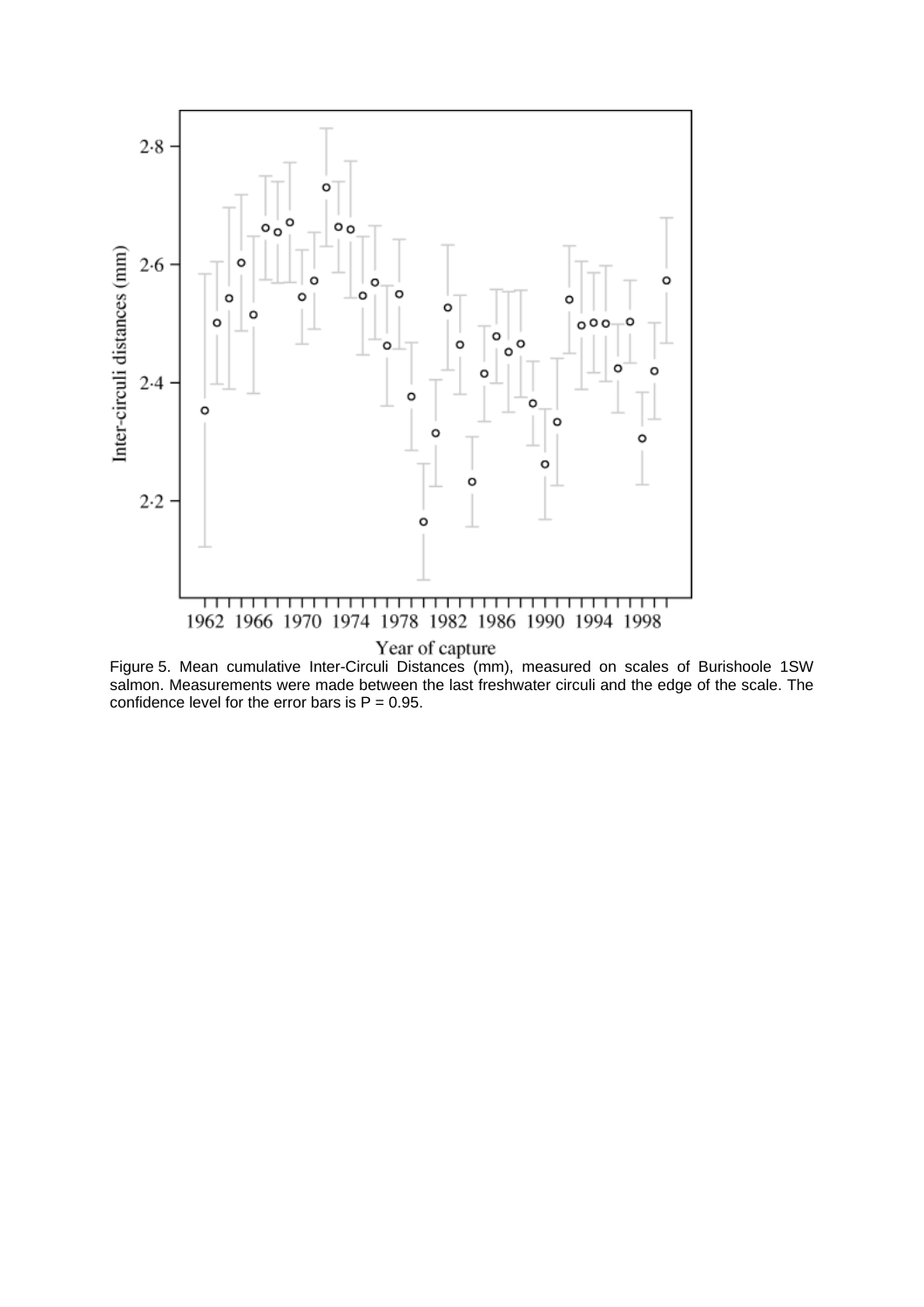

Figure 6. Mean number of circuli deposited on scales of Burrishoole 1SW salmon. The number of circuli were measured between the last freshwater circuli and the edge of the scale. The confidence level for the error bars is  $P = 0.95$ .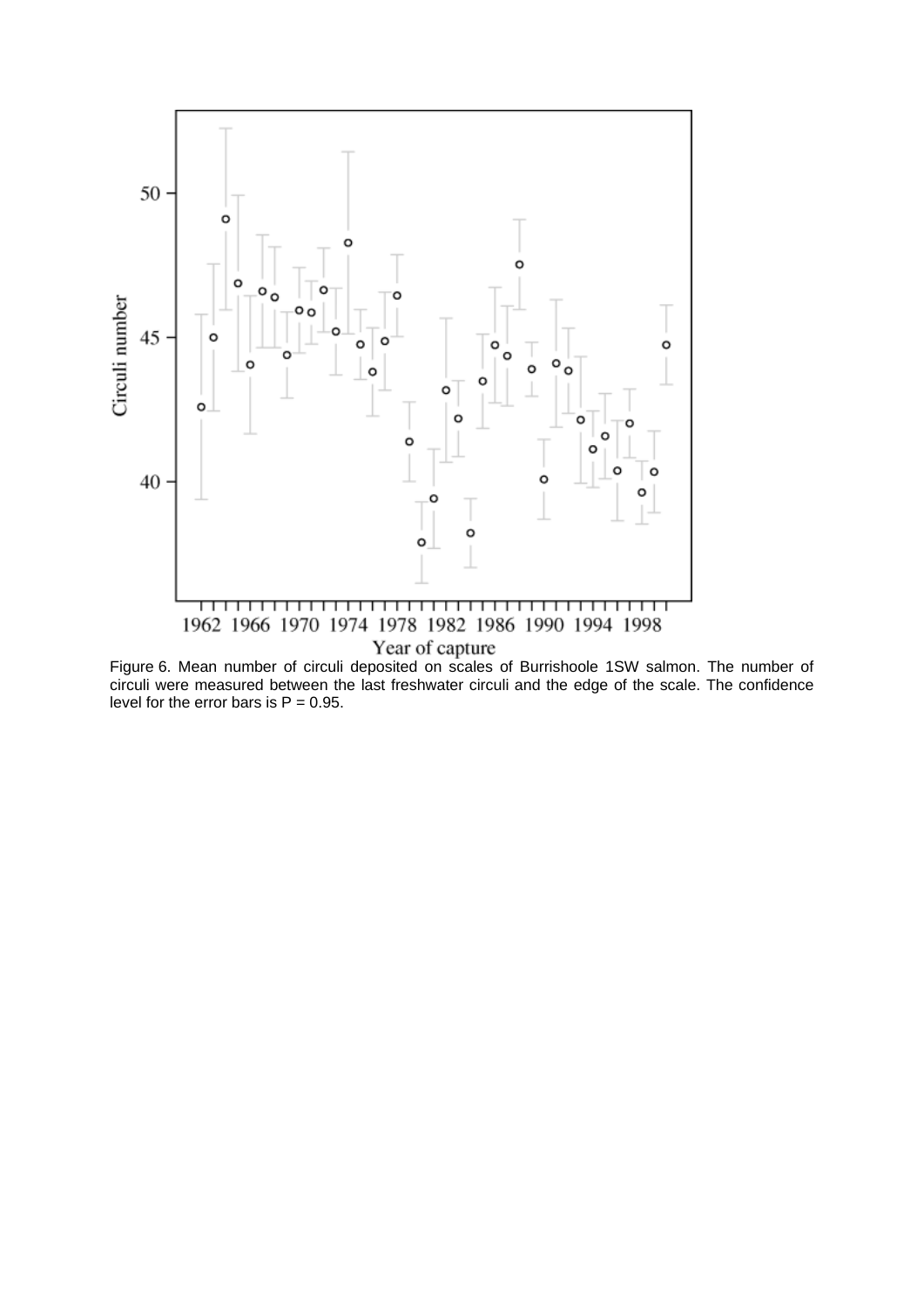

Figure 7. Mean length (cm) of 1SW Burrishoole salmon, measured upon capture in freshwater. The confidence level for the error bars is  $P = 0.95$ .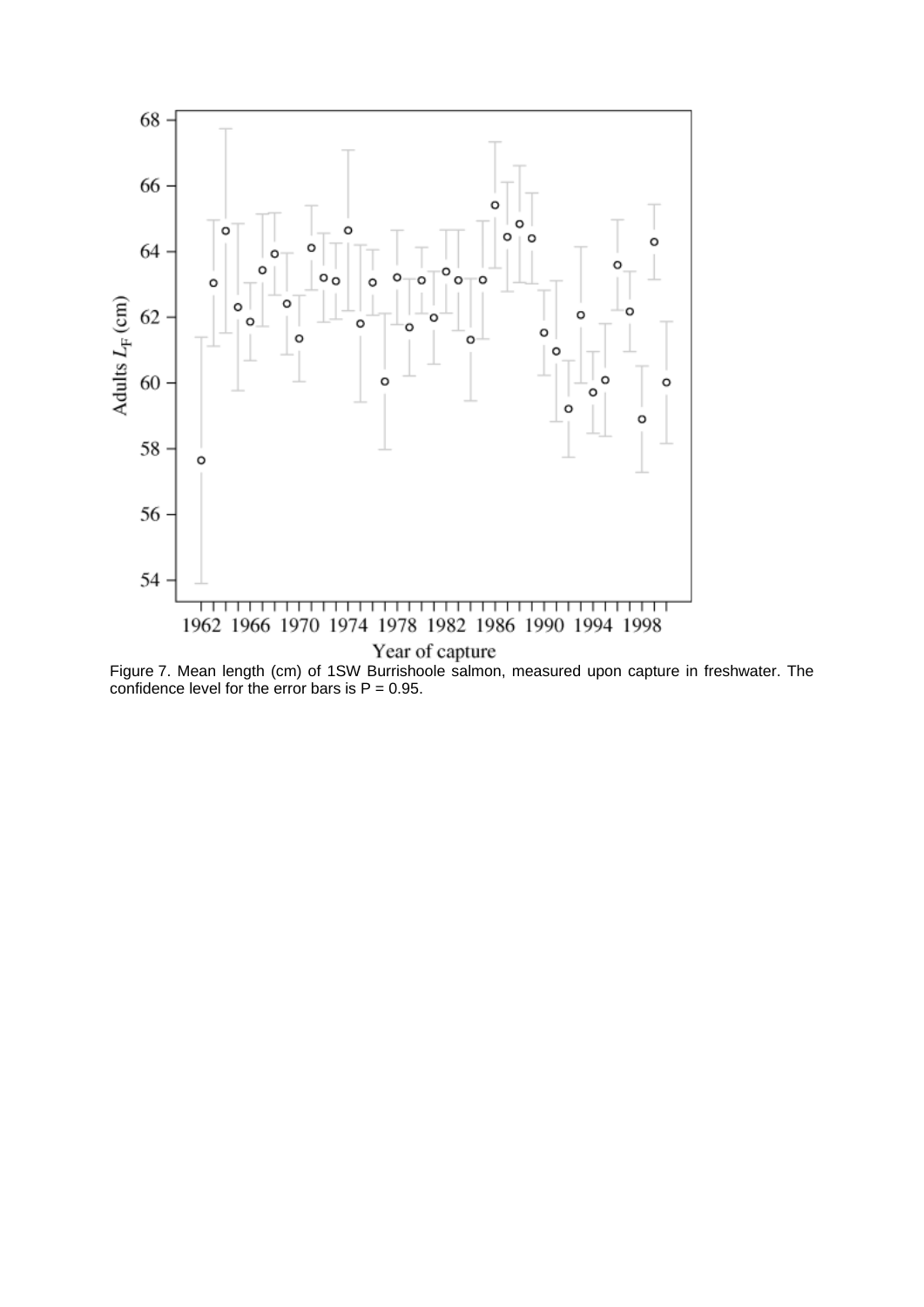

Figure 8. Scatterplots and regression lines of circuli number versus Burrishoole salmon recruitment: a) Marine Survival Burrishoole Hatchery; b) Marine Survival Burrishoole Wild; c) Marine Survival Burrishoole Traps; d) Pre-Fishery abundance 1SW.